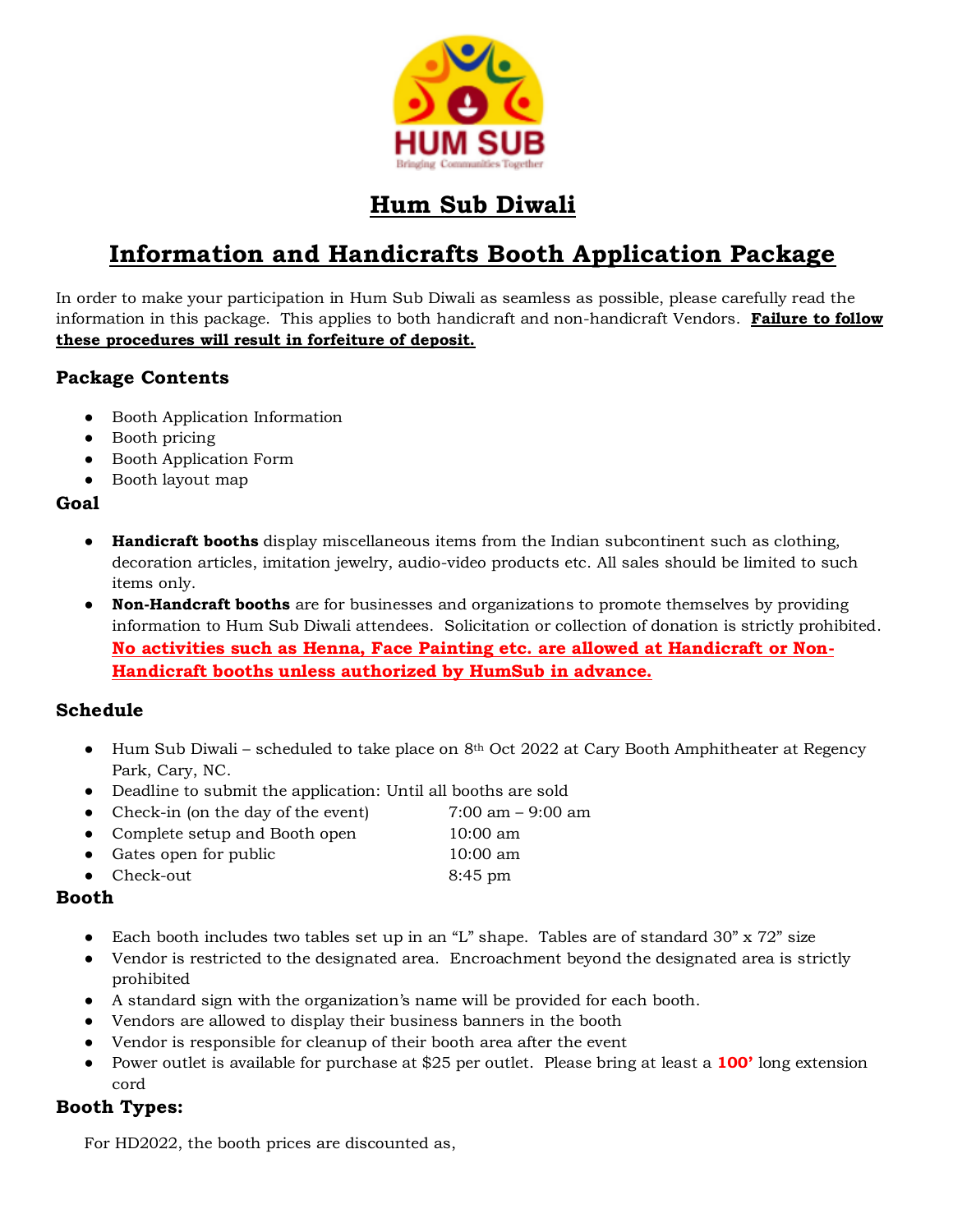- o Premium \$700
- o Regular \$600
- o Each electric outlet \$25

### **Filling out Application and making Payment**

- Go to <https://humsub.org/> and click on 'Humsub Portal**'**.
- You will see a new Login screen. If this is the first time you are logging in to this portal then click on '**Register'** link under the '**Login'** button.
- Provide your information during registration form and click on '**Register**' button.
- You should receive an email with the link to activate your account. If you already have, a login then ignore this step.
- When you log in for the first time, the system will take you to a waiver form, which you will have to accept in order to go to the next step.
- Once you have signed the Waiver (This is only one time), go to Dashboard, choose the '**Vendor Registration**' form, and fill out the information.
- Please make sure to provide your booth preference. If the booth number mentioned is available, you will be assigned that booth.
- Once you have filled the online application, wait for a second email from Humsub confirming the receipt of the application and a Paypal link for the payment.
- Once you have made the payment you will receive another email with the booth assignment.

### **Assignment of booths will be done by the Vendor Committee.**

#### **Guidelines and Restrictions**

- Booths will be allotted only after full payment has been received.
- **"First-come, first-served"** is our order of priority.
- Once payments are processed, no refunds will be made for withdrawing from participation in Hum Sub Diwali, unless Hum Sub is unable to assign a booth.
- Booth assignment is final and non-negotiable
- Booths cannot be shared between multiples businesses/organizations
- **No activities, such as Henna, Face painting etc. are allowed in the Crescent area.**
- No food or beverage of any kind (including water) can be sold in the Crescent area.
- No precious jewelry (including, but not limited to Gold and precious stones based articles) can be sold. Please contact Humsub if you plan to sell such items.
- Distribution of any material outside the booth is prohibited
- Open audio systems are strictly prohibited. Headsets to listen to sample music may be used.
- Booths can conduct raffles within their booth space and announce their raffle winners **VENDOR BOOTH RAFFLE WINNERS WILL NOT BE ANNOUNCED ON STAGE.**
- Booths **cannot have mobile characters or mascots in the venue**. They should be restricted only to the booth

### **Check-in/Setup Procedure**

- Enter through the VIP Gate. The VIP parking area is only for unloading and loading. **PARKING IN THE VIP PARKING AREA IS NOT ALLOWED.**
- Prior to unloading, please sign in at the top of the steps at the check-in table. Vendors will then be directed to their booth location

#### **Check-out Procedure**

- Please be prepared to check-out by 9:00 pm, no exceptions
- A member of the Hum Sub Vendor Committee will come to inspect the booth area and amenities by 9:00 pm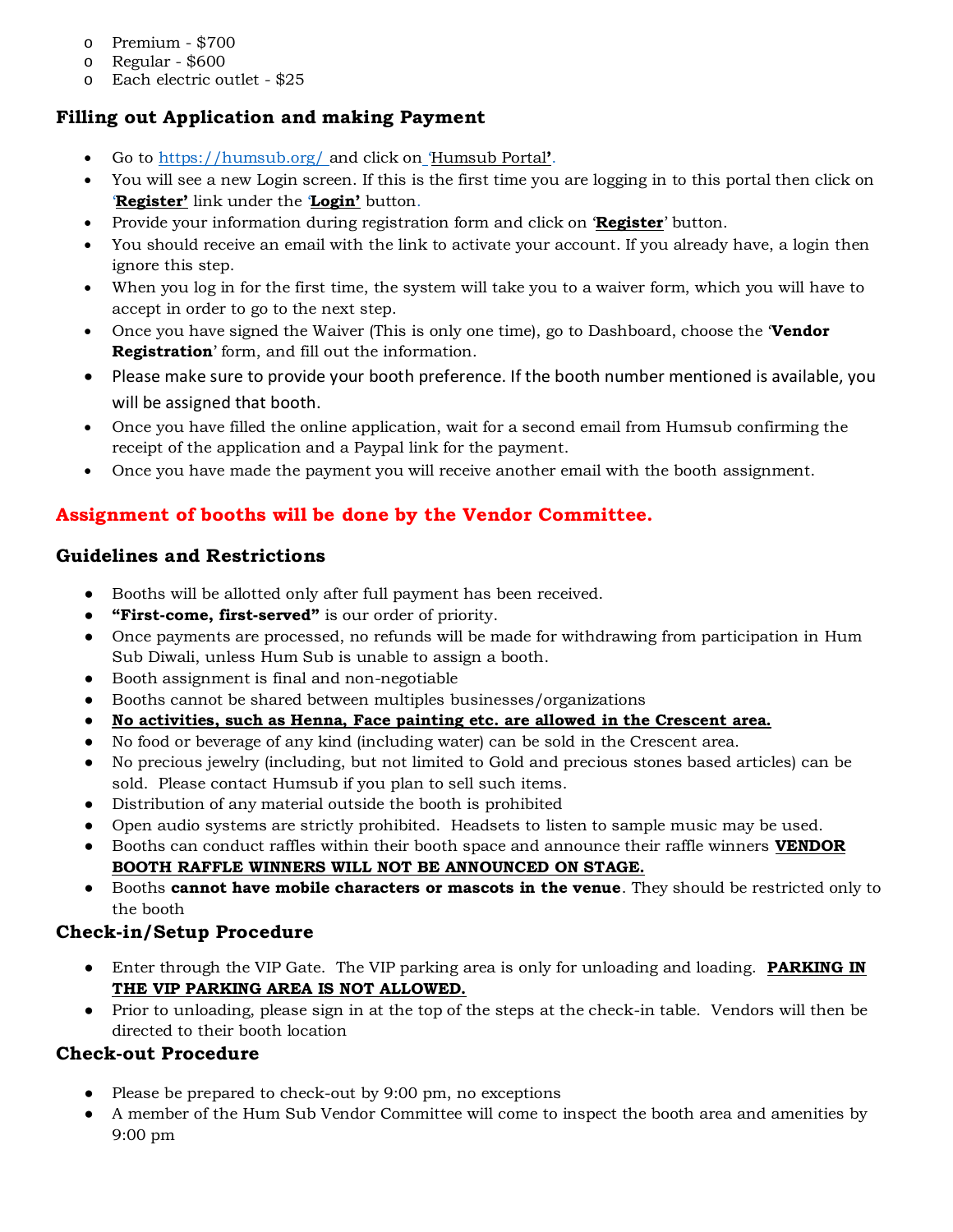- If the booth is not clean and not clear of trash at check-out inspection, it will result in forfeiture of deposit
- All vendors **must leave** the venue latest by 9:00 pm. Failure to do so will result in not being able to participate in future events.

For additional questions, please contact [vendor@humsub.net](mailto:vendor@humsub.net)

# **How to use the Website to fill in the application**

### [Go to https://humsub.org/](file:///C:/ZZ/HumSub%202021/Go%20to%20https:/humsub.org/)

• Click on Hum Sub Portal as shown below (*click and wait, as portal takes a few seconds to load*):

| N                                                |  |
|--------------------------------------------------|--|
| Home                                             |  |
| <b>Vendor Registration</b><br><b>Details</b>     |  |
| <b>About</b>                                     |  |
| <b>Committees</b>                                |  |
| <b>Our Events</b>                                |  |
| <b>Hum Sub Youth</b><br><b>Achievement Award</b> |  |
| <b>Hum Sub Youth</b><br><b>Ambassador</b>        |  |
| <b>Volunteer</b>                                 |  |
| <b>Hum Sub Sponsors</b>                          |  |
| <b>Event Pictures &amp;</b><br><b>Videos</b>     |  |
| <b>Forms and</b><br><b>Resources</b>             |  |
| <b>Hum sub Portal</b>                            |  |
| Contacts                                         |  |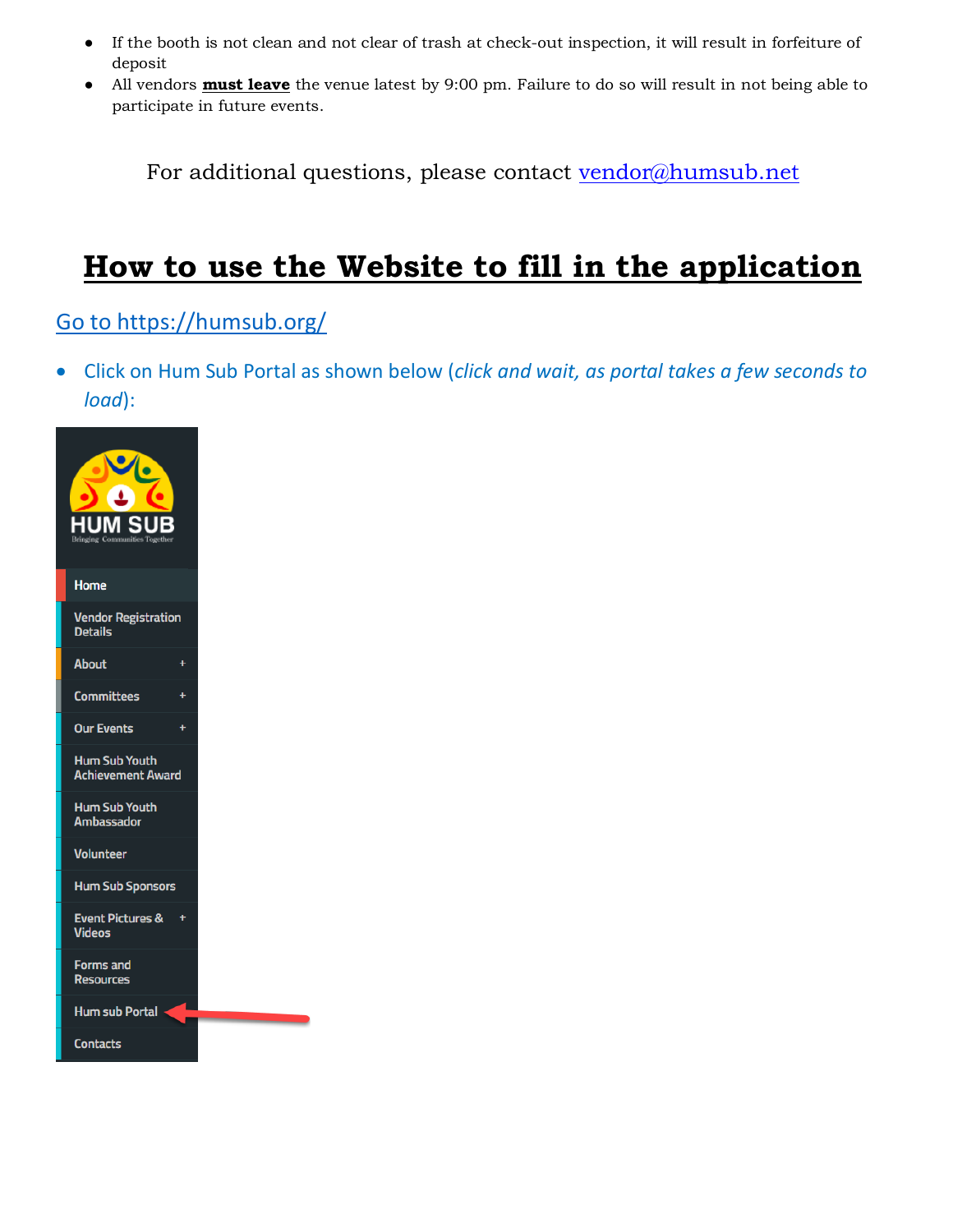### • Click on "click here" as shown below:



**new waiver.**

#### Enter the username and password if you already have an account.

- In case you don't have an account then click on 'New User' option.
- If you forgot your username then click on 'Forgot username?' option.
- If you forgot your password, then click on 'Forgot password?' option.

| Login                                                                                                                                               |
|-----------------------------------------------------------------------------------------------------------------------------------------------------|
| Note - All users interested to participate at various Hum Sub events or conduct business as a vendor must register with an account.                 |
| Username                                                                                                                                            |
| Password                                                                                                                                            |
| Log In                                                                                                                                              |
| <b>New User?</b><br>Click here to register as a new user                                                                                            |
| Forgot username?<br>Click here to enter your primary email address to retrieve your username                                                        |
| Forgot password?<br>Click here to enter your primary email address to reset your password<br>This site is best viewed in Google Chrome, version 90+ |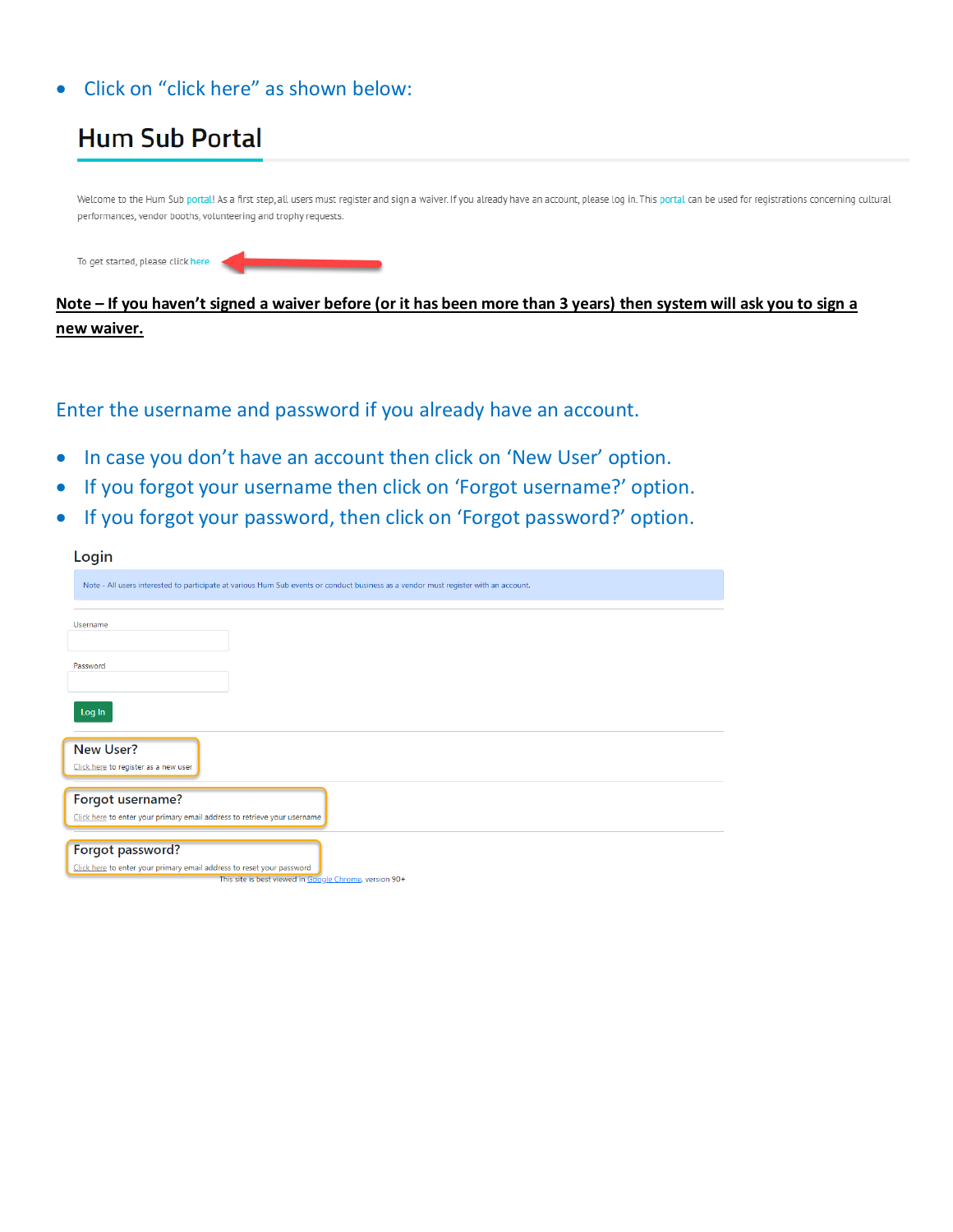• If you are creating a new account, then fill all the information below and click on 'Submit'

**Register** 

| Note - All users interested to participate at various Hum Sub events or conduct business as a vendor must register with an account. |                           |              |  |  |  |
|-------------------------------------------------------------------------------------------------------------------------------------|---------------------------|--------------|--|--|--|
| Username*                                                                                                                           | Email address*            |              |  |  |  |
|                                                                                                                                     |                           |              |  |  |  |
| User name should have minimum of 8 characters                                                                                       |                           |              |  |  |  |
| First name*                                                                                                                         | Last name*                |              |  |  |  |
|                                                                                                                                     |                           |              |  |  |  |
| Gender* $\bigcirc$ M $\bigcirc$ F                                                                                                   | Birth Month*              | Birth Year*  |  |  |  |
|                                                                                                                                     | --Choose--                |              |  |  |  |
| Phone number*                                                                                                                       | Address Line 1            |              |  |  |  |
|                                                                                                                                     |                           |              |  |  |  |
| Enter phone in format 123-123-1234                                                                                                  |                           |              |  |  |  |
| City <sup>*</sup>                                                                                                                   | State*                    |              |  |  |  |
|                                                                                                                                     | Choose                    | $\checkmark$ |  |  |  |
| Country*                                                                                                                            | Zip *                     |              |  |  |  |
| United States of America (USA)                                                                                                      |                           |              |  |  |  |
|                                                                                                                                     | Enter zip in format 12345 |              |  |  |  |
| Are you interested in volunteering at Hum Sub events?* O Yes O No                                                                   |                           |              |  |  |  |
|                                                                                                                                     |                           |              |  |  |  |
| Submit                                                                                                                              |                           |              |  |  |  |
|                                                                                                                                     |                           |              |  |  |  |
| Go back to login                                                                                                                    |                           |              |  |  |  |
| This site is best viewed in Google Chrome, version 90+                                                                              |                           |              |  |  |  |

• If you selected 'Forgot username?' or 'Forgot password' option then provide your email address where your username or temporary password will be sent.

## Please enter the email address in our system

| Email address    |  |
|------------------|--|
| Submit           |  |
| Go back to login |  |

This site is best viewed in Google Chrome, version 90+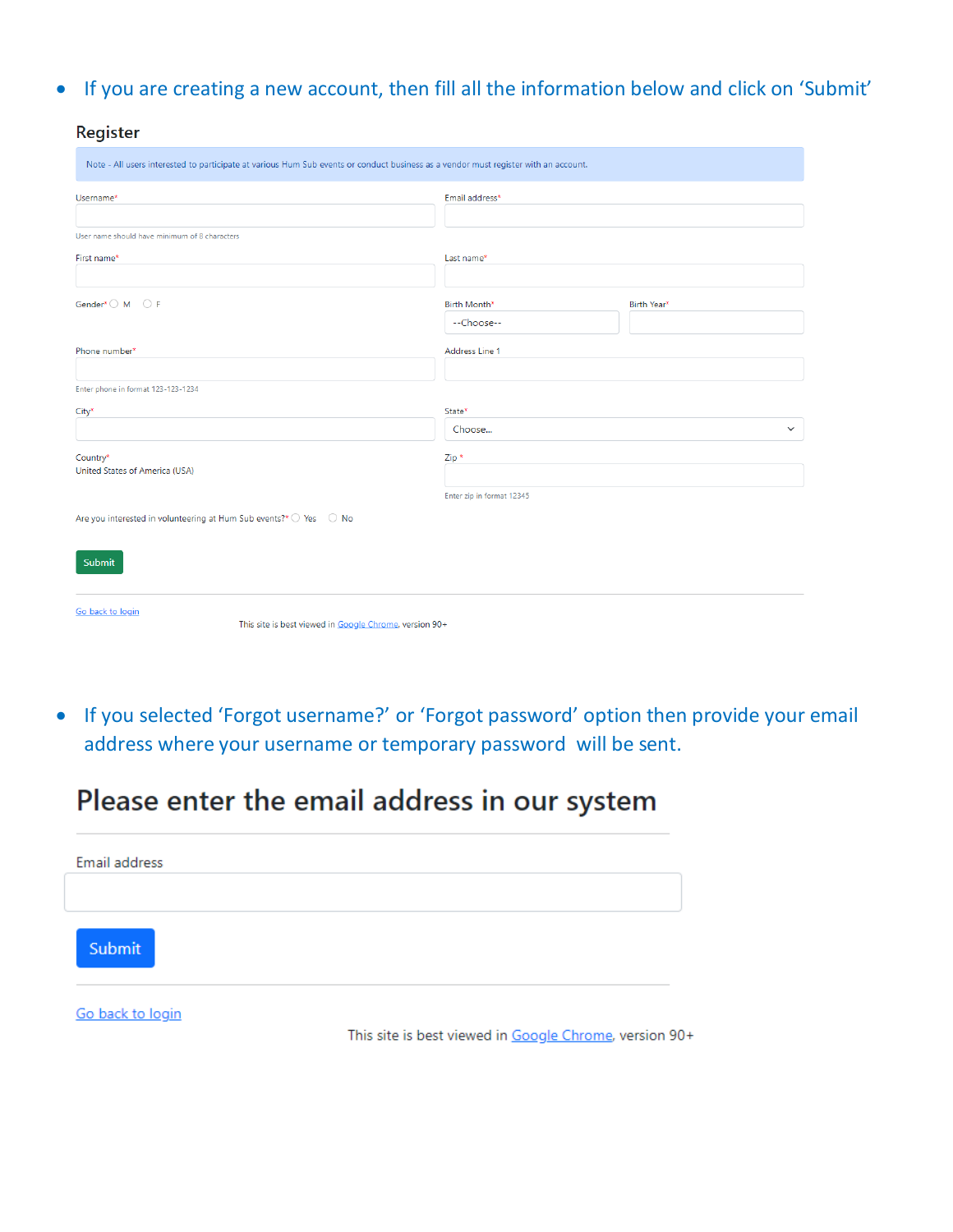• Select Submit New HD Diwali Vendor application option.



 $\equiv$  My submissions

#### **E VOLUNTEER**

္က My Profile

[→ Logout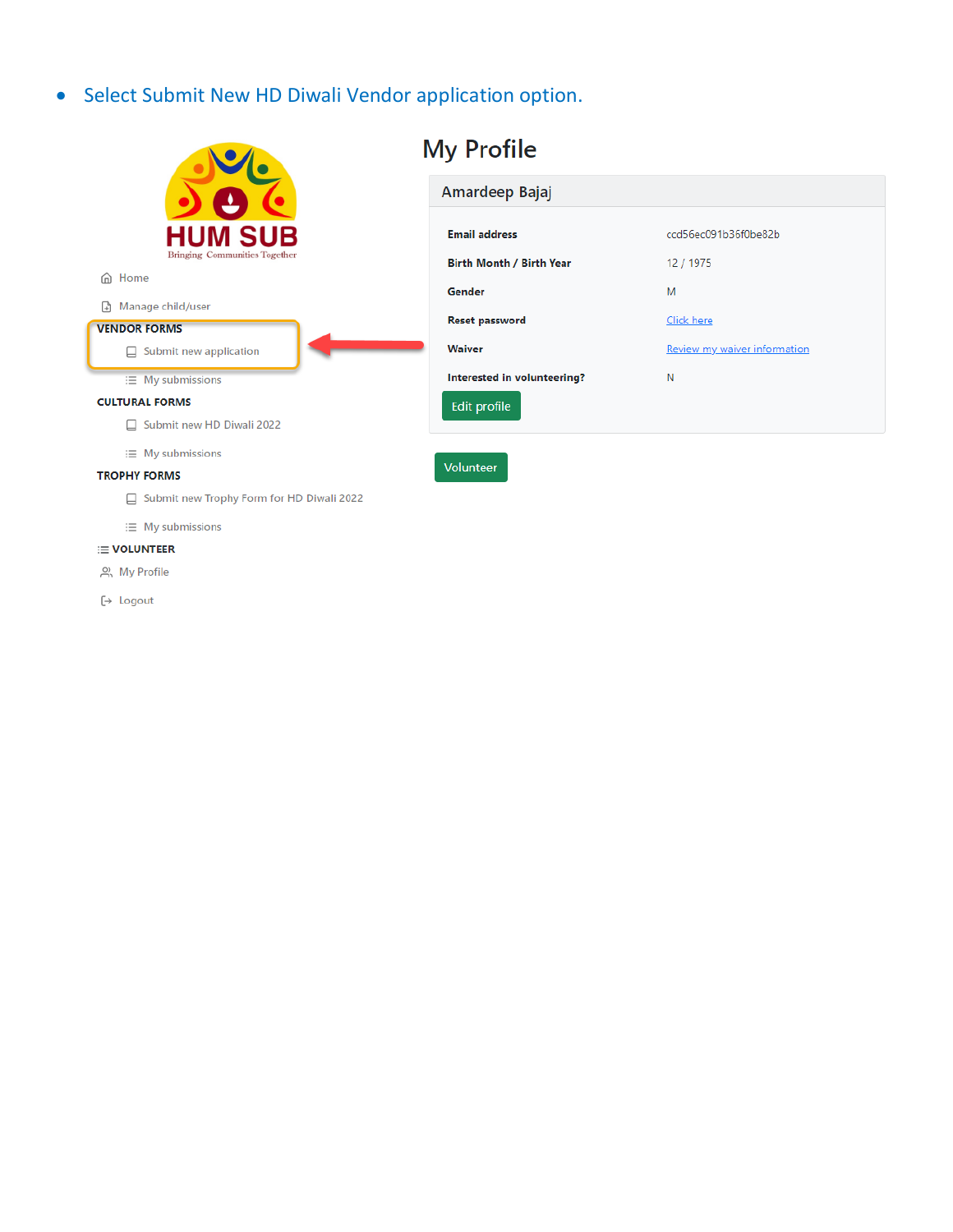### • Fill the initial information regarding booth requirement and click on 'Submit'.

|                 | Step 1<br>You are here                                                             |              | Step 2<br>Pending                        | Step 3<br>Pending                                                   |                             | <b>Final step</b><br>Pending |              |
|-----------------|------------------------------------------------------------------------------------|--------------|------------------------------------------|---------------------------------------------------------------------|-----------------------------|------------------------------|--------------|
|                 | Name of business*                                                                  |              |                                          | Address of business*                                                |                             |                              |              |
| Handicraft      |                                                                                    |              |                                          | 1234 Test Street                                                    |                             |                              |              |
|                 | Minimum of 6 characters                                                            |              |                                          |                                                                     |                             |                              |              |
| City*           |                                                                                    |              |                                          | State*                                                              |                             |                              |              |
| Cary            |                                                                                    |              |                                          | NC - North Carolina                                                 |                             |                              | $\checkmark$ |
| Zip *           |                                                                                    |              |                                          | Contact Person Email Address*                                       |                             |                              |              |
| 12345           |                                                                                    |              |                                          | abc@xyz.com                                                         |                             |                              |              |
|                 | Enter zip in format 12345                                                          |              |                                          |                                                                     |                             |                              |              |
|                 | Alternate Email Address                                                            |              |                                          | Contact Person Phone number*                                        |                             |                              |              |
|                 |                                                                                    |              |                                          | 919-100-1000                                                        |                             |                              |              |
|                 |                                                                                    |              |                                          | Enter phone in format 123-123-1234                                  |                             |                              |              |
|                 | Alternate Phone number                                                             |              |                                          |                                                                     |                             |                              |              |
|                 |                                                                                    |              |                                          |                                                                     |                             |                              |              |
| Type of Vendor* |                                                                                    |              |                                          | Booth Preferences*1                                                 | #1*                         | #2<br>#3                     |              |
| Non-Food        |                                                                                    |              | $\checkmark$                             | At least one preference is required,<br>efer booth layout to review | 1                           | 2                            | 3            |
|                 | Number of booths*                                                                  |              |                                          |                                                                     |                             |                              |              |
| 2               |                                                                                    |              | $\checkmark$                             |                                                                     |                             |                              |              |
|                 | Click here to review booth layout                                                  |              |                                          |                                                                     |                             |                              |              |
|                 | <b>Booth Type</b>                                                                  |              | # of electrical outlets (\$25.00/outlet) |                                                                     | <b>Estimated Total (\$)</b> |                              |              |
| #1              | regular booth                                                                      | $\checkmark$ | $\overline{1}$                           |                                                                     | s                           |                              |              |
| #2              | premium booth                                                                      | $\checkmark$ | $\mathbf{1}$                             |                                                                     | $S =$                       |                              |              |
|                 |                                                                                    |              |                                          |                                                                     |                             | commission fee <b>M</b>      |              |
|                 |                                                                                    |              |                                          |                                                                     |                             | <b>Estimated Total \$</b>    |              |
|                 | Note: If you plan to bring your own lights then only LED or CFL bulbs are allowed. |              |                                          |                                                                     |                             |                              |              |
|                 | Please enter any additional preferences/comments for our team                      |              |                                          |                                                                     |                             |                              |              |
|                 |                                                                                    |              |                                          |                                                                     |                             |                              |              |
|                 |                                                                                    |              |                                          |                                                                     |                             |                              |              |
|                 |                                                                                    |              |                                          |                                                                     |                             |                              |              |



### • Once application is submitted successfully, you will see the below page.

### Application submitted successfully

Thank you for submitting the vendor application. Our vendor committee will be in touch on next steps.

Questions/concerns - please reach out to vendor@humsub.net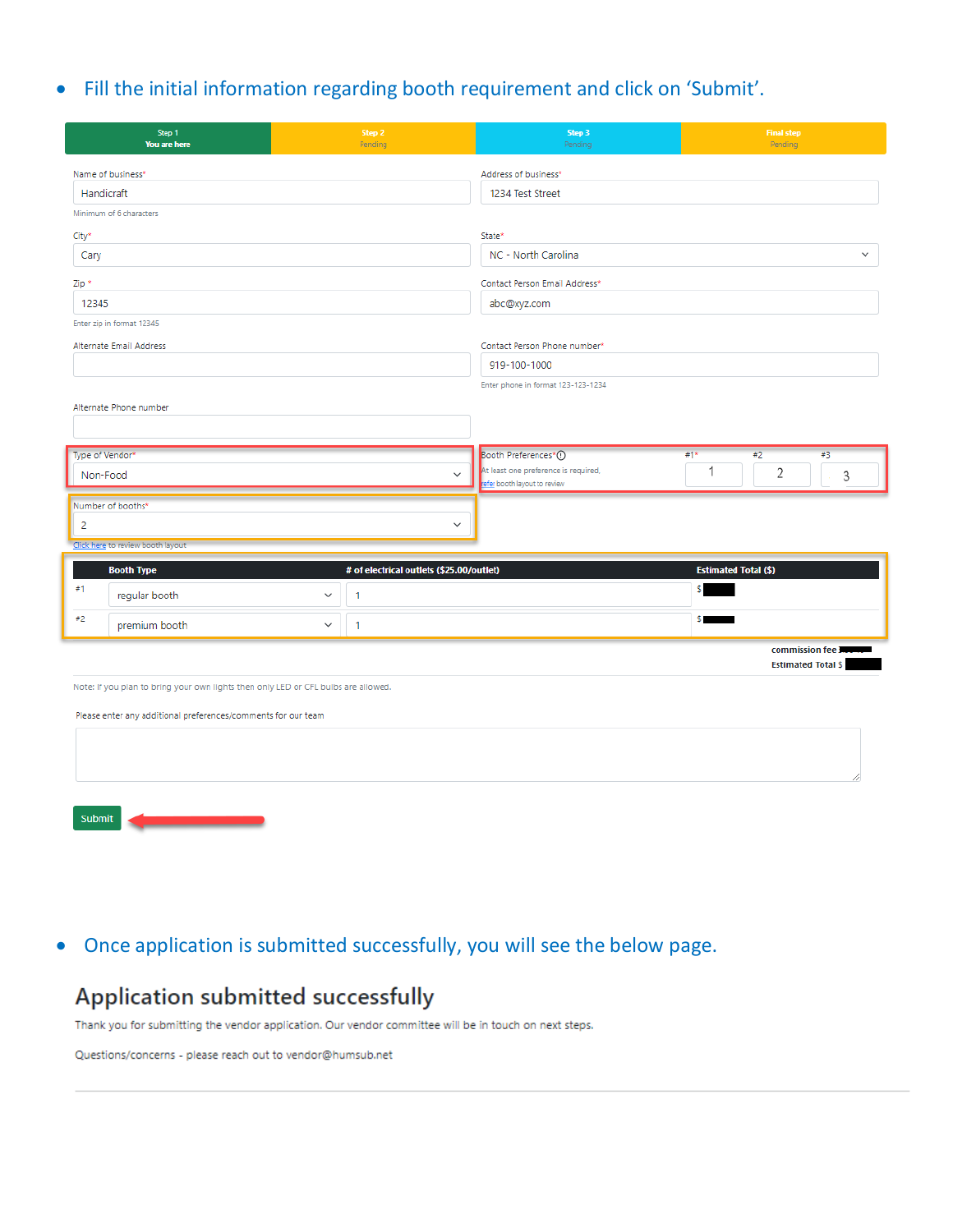### • Check your email. You should see an email like below (Step 1 of 4 is completed):

Vendor form submission - Step 1/4 complete



Thank you for submitting the vendor application. Our vendor committee will be in touch on next steps. Booths are allocated on a first-come-first-served basis after a full payment has been received by Hum Sub. There is no guarantee that one would receive the same booth(s) requested. Questions/concerns - please reach out to vendor@humsub.net

• Once your application has been selected, you should see an email like below (Step 2 of 4 is completed) with a link for payment:

| Vendor form submission - Step 2/4 complete                                                                                                                                                                                                                                                                 |
|------------------------------------------------------------------------------------------------------------------------------------------------------------------------------------------------------------------------------------------------------------------------------------------------------------|
| <b>Hum Sub</b><br>$C_{C}$<br>Thank you for applying to be a vendor at our Hum Sub event. The following is a payment link with the exact amount expected. Once we receive the full payment, we will confirm booth assignments and notify you.<br>Questions/concerns - please reach out to vendor@humsub.net |

• Once you click on the 'payment link' you will be sent to the payment page. Fill in the card information (if paying by Card) or Pay Pal information, and press 'Pay Now' button.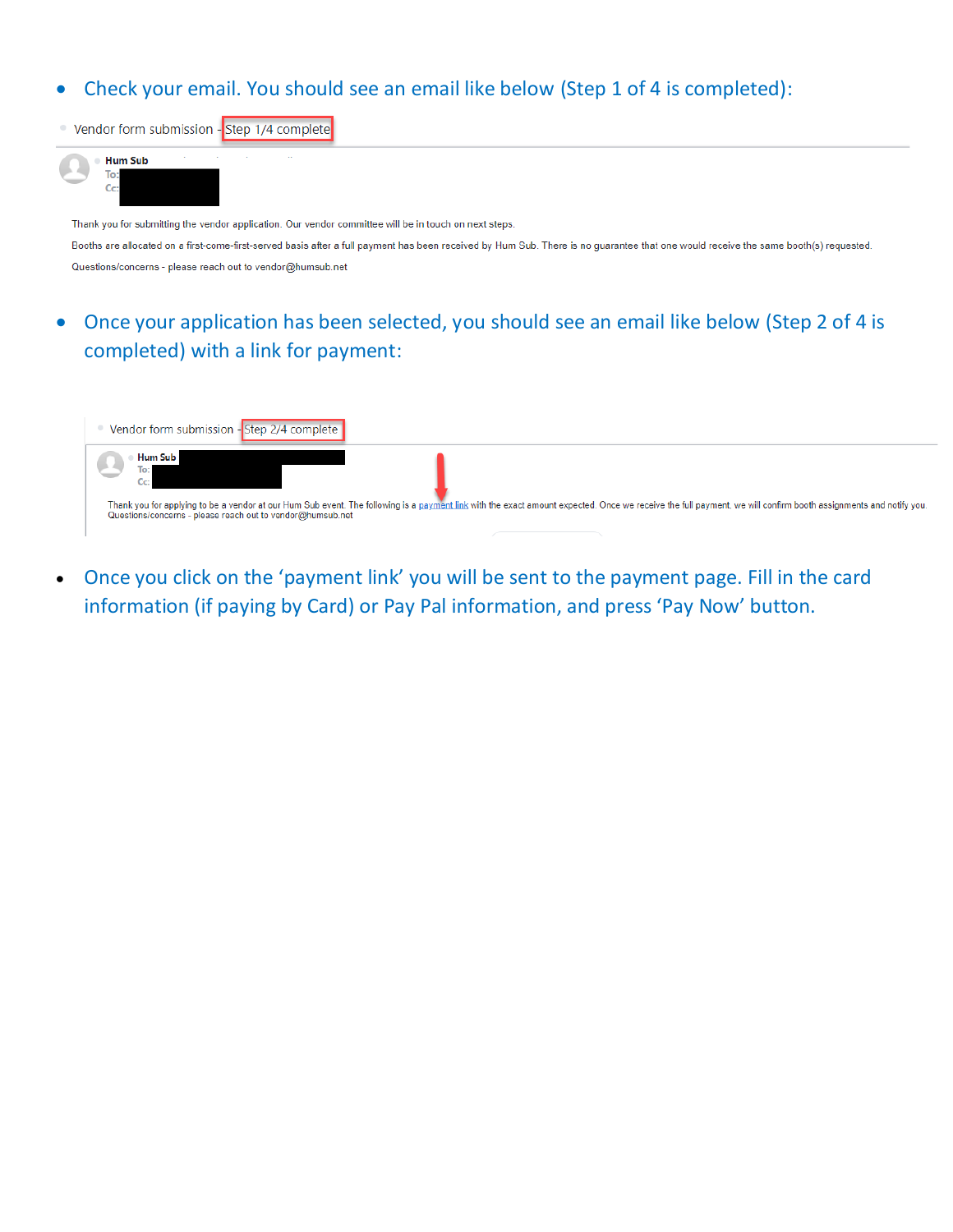| Step 1<br><b>Done</b>                                                                                                                 | Step 2<br><b>Done</b>       |                          | Step 3<br>You are here | <b>Final step</b><br>Pending |
|---------------------------------------------------------------------------------------------------------------------------------------|-----------------------------|--------------------------|------------------------|------------------------------|
| <b>Payment Details</b>                                                                                                                |                             |                          |                        |                              |
| (Includes) commission fee 3.00 %                                                                                                      |                             |                          |                        |                              |
| Payment amount due - \$ 927.00 Note: Please note that PayPal charges 3% commission on both PayPal and Credit/Debit card transactions. |                             |                          |                        |                              |
|                                                                                                                                       | Debit or Credit Card        |                          |                        |                              |
|                                                                                                                                       |                             |                          |                        |                              |
| Card number                                                                                                                           | $\times$                    |                          |                        |                              |
|                                                                                                                                       |                             |                          |                        |                              |
| Expires                                                                                                                               | $_{\tt CSC}$                |                          |                        |                              |
| Billing address                                                                                                                       | $\equiv$ $\sim$             |                          |                        |                              |
| First name<br>Test First Name                                                                                                         | Last name<br>Test Last Name |                          |                        |                              |
| Street address                                                                                                                        |                             |                          |                        |                              |
| 123 st.                                                                                                                               |                             |                          |                        |                              |
| Apt., ste., bldg.                                                                                                                     |                             |                          |                        |                              |
| City<br>cary                                                                                                                          |                             |                          |                        |                              |
| State<br>North Carolina                                                                                                               | $\checkmark$                |                          |                        |                              |
| ZIP code<br>27519                                                                                                                     |                             |                          |                        |                              |
| Mobile<br>$+1$ (919) 123-4567                                                                                                         | A                           |                          |                        |                              |
| Email<br>test@abc.com                                                                                                                 |                             |                          |                        |                              |
| Ship to billing address                                                                                                               |                             |                          |                        |                              |
| By continuing, you confirm you're 18 years or older.                                                                                  |                             |                          |                        |                              |
|                                                                                                                                       | Pay Now                     | <b>Contract Contract</b> |                        |                              |
|                                                                                                                                       | Powered by PayPal           |                          |                        |                              |

• Once the payment is submitted you will see this screen:

### **Thank you**

Thank you for the booth payment. Please expect an email from the Hum Sub vendor committee on next steps.

### • After the payment has been made you will receive the below email (Step 3/4 complete):



Thank you for the booth payment. Please expect an email from the Hum Sub vendor committee on next steps. Questions/concerns - please reach out to vendor@humsub.net.

• After the payment is confirmed by Hum Sub, vendor committee will assign the booth and you will receive an email as below (Step 4/4 complete):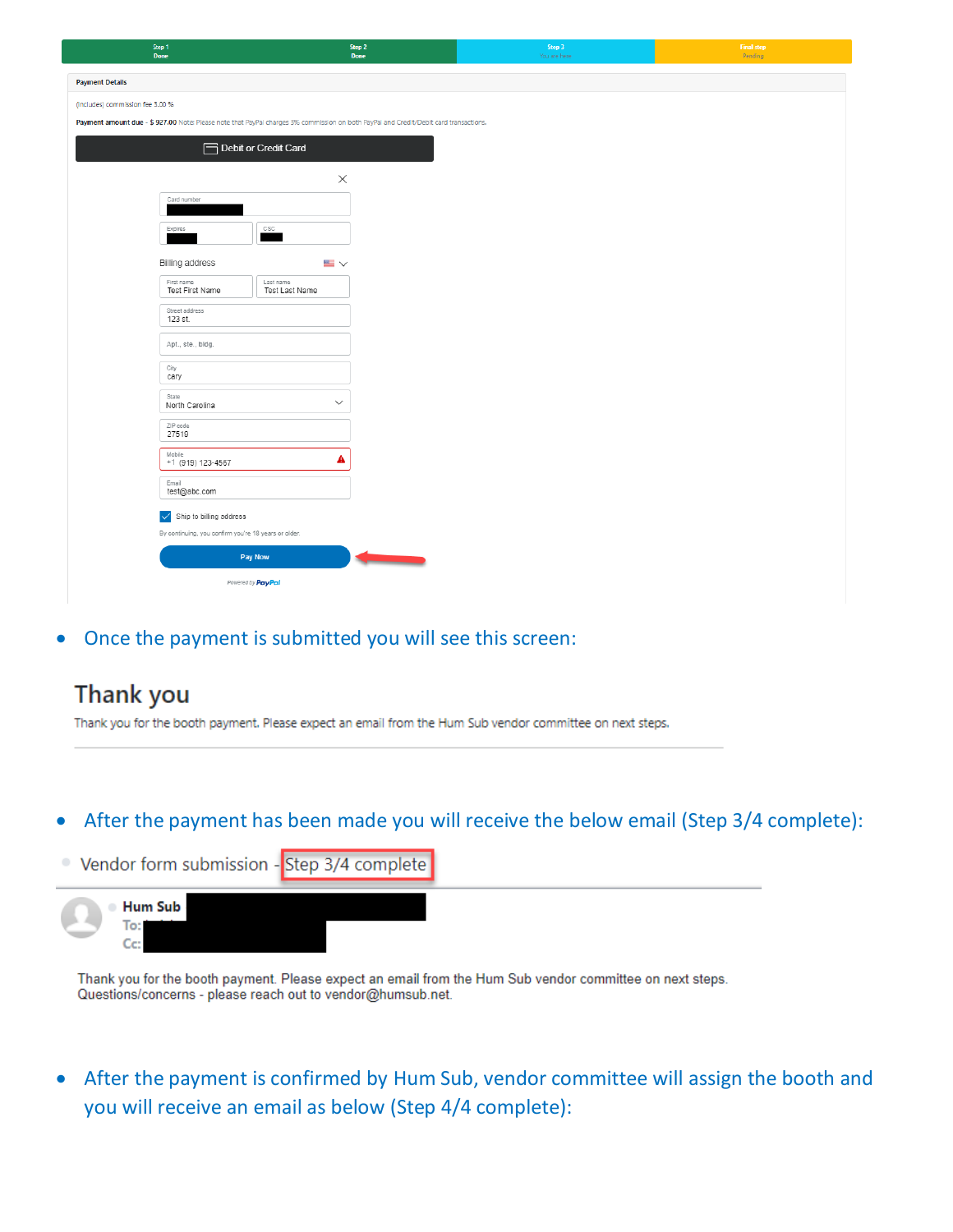

Thank you for your payment! You have been assigned the following booth(s). Please expect an email from our vendor committee on next steps including guidelines on to-dos on the day of the event.



Grass Booth 2<br>Grass Booth 3

Please remember that Hum Sub expects all vendors to be in compliance with our guidelines and Wake County rules and regulations. Violations would result in not being able to return.

Questions / concerns - Reach out to vendor@humsub.net